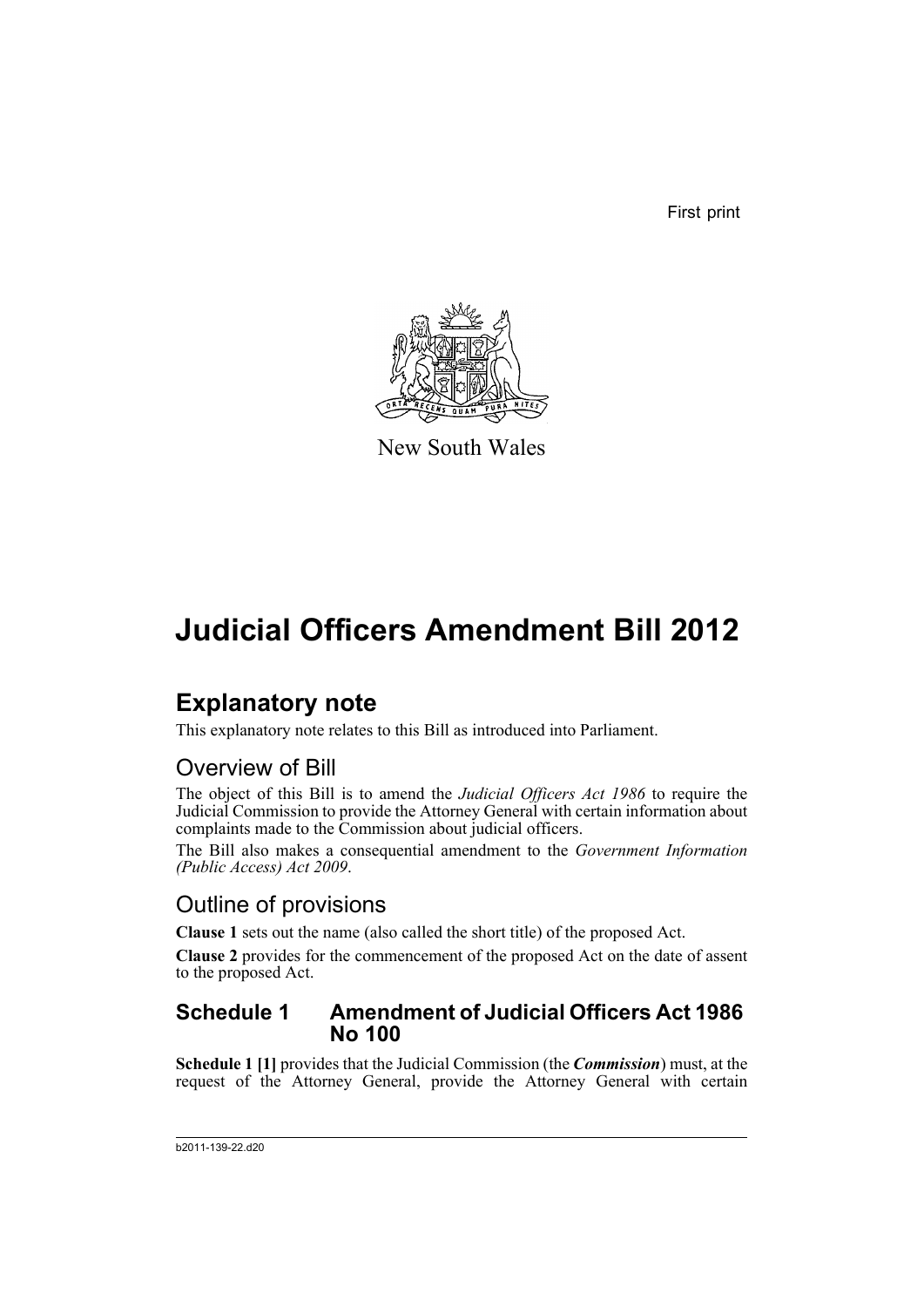Explanatory note

information about complaints made against a particular judicial officer. The Commission will not be required to provide information about a complaint against a particular judicial officer if it considers it is not in the public interest to provide the information, unless the complaint has been referred to the Conduct Division. The Commission must also notify the Attorney General when a complaint is referred to the Conduct Division and when, and the manner in which, such a complaint is disposed of (whether or not the Attorney General has requested information about the complaint).

Schedule 1 [2] enables savings and transitional regulations to be made as a consequence of the enactment of the proposed Act. **Schedule 1 [3]** contains a transitional provision.

### **Schedule 2 Amendment of Government Information (Public Access) Act 2009 No 52**

**Schedule 2** provides that it is to be conclusively presumed that there is an overriding public interest against disclosure of information provided by the Commission to the Attorney General under the new provision.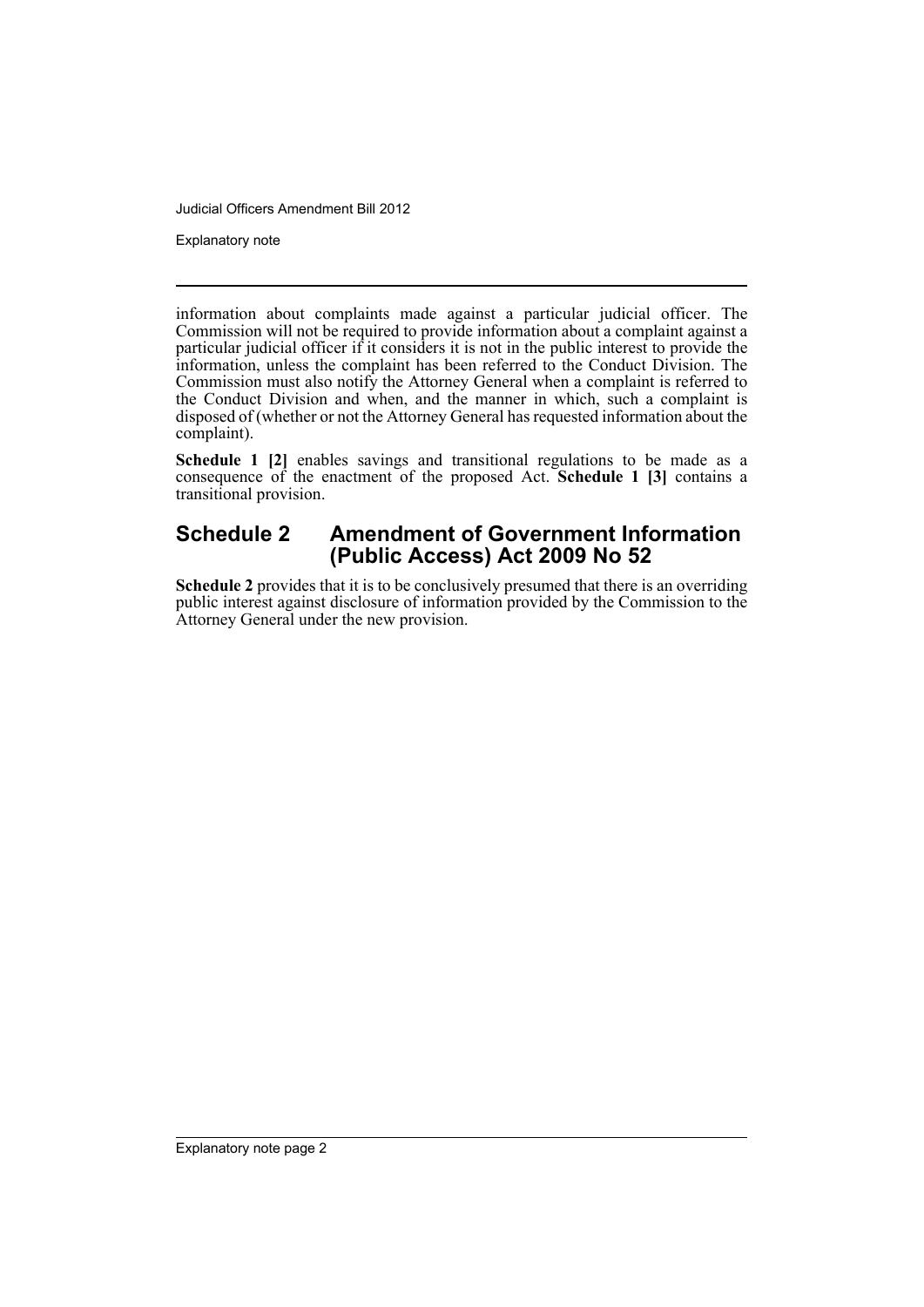First print



New South Wales

# **Judicial Officers Amendment Bill 2012**

## **Contents**

|            |                                                                              | Page |
|------------|------------------------------------------------------------------------------|------|
| 1.         | Name of Act                                                                  |      |
|            | Commencement                                                                 | 2.   |
| Schedule 1 | Amendment of Judicial Officers Act 1986 No 100                               | 3    |
| Schedule 2 | <b>Amendment of Government Information (Public Access)</b><br>Act 2009 No 52 | 5    |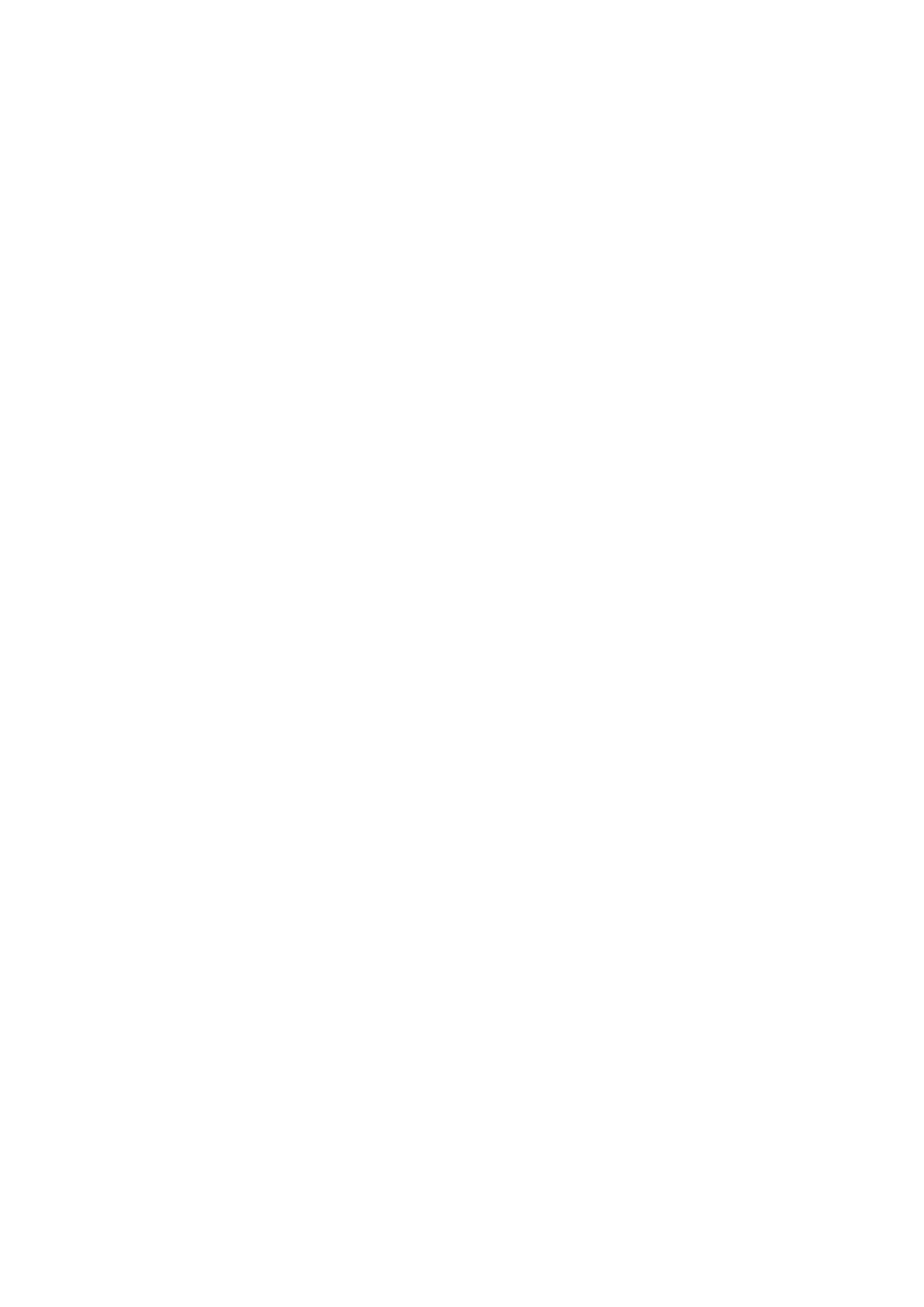

New South Wales

# **Judicial Officers Amendment Bill 2012**

No , 2012

### **A Bill for**

An Act to amend the *Judicial Officers Act 1986* in relation to the provision to the Attorney General of information about complaints against judicial officers; and for related purposes.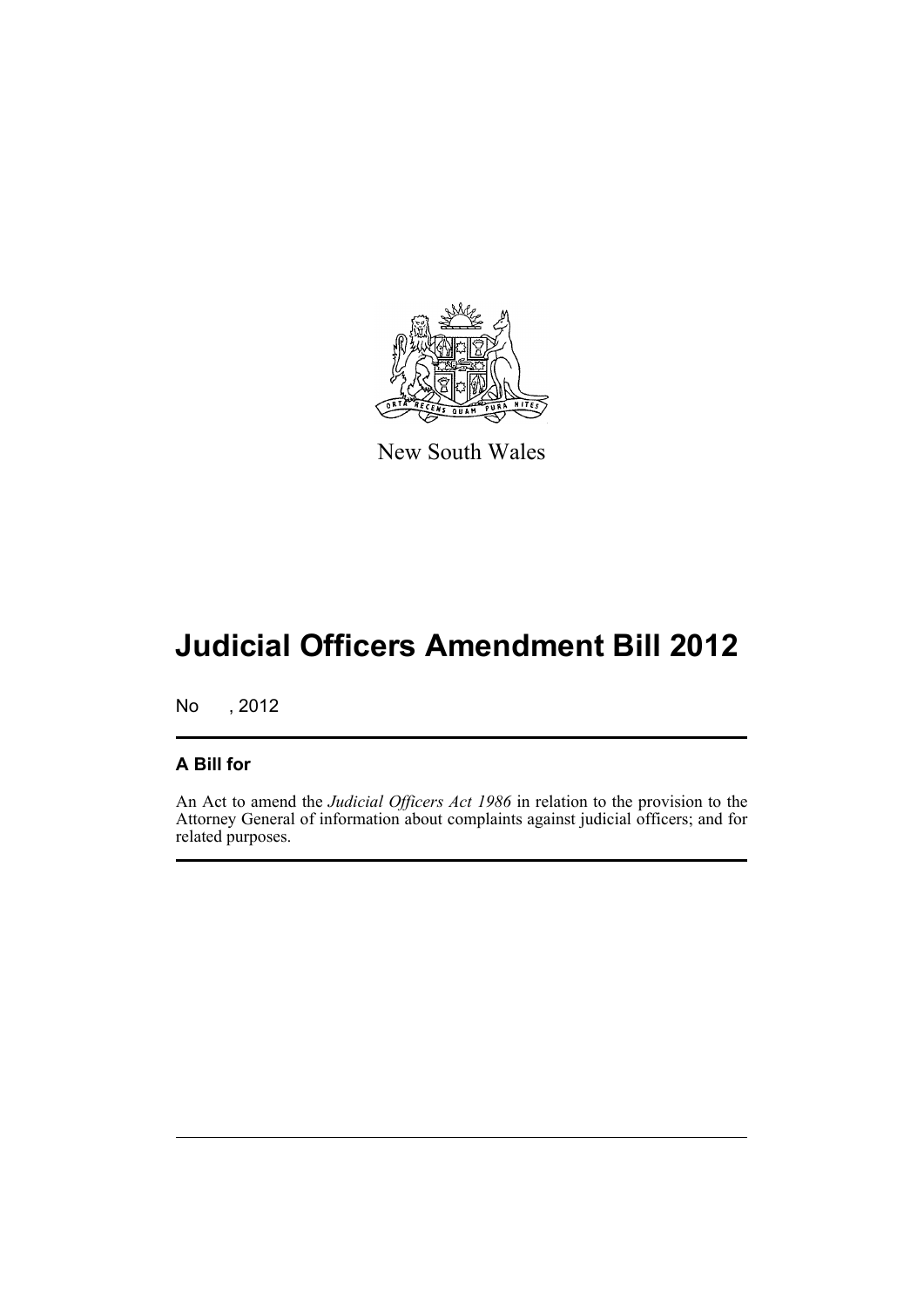<span id="page-5-1"></span><span id="page-5-0"></span>

| The Legislature of New South Wales enacts:            |                |
|-------------------------------------------------------|----------------|
| Name of Act                                           | $\mathcal{P}$  |
| This Act is the Judicial Officers Amendment Act 2012. | 3              |
| Commencement                                          | $\overline{a}$ |
| This Act commences on the date of assent to this Act. | 5              |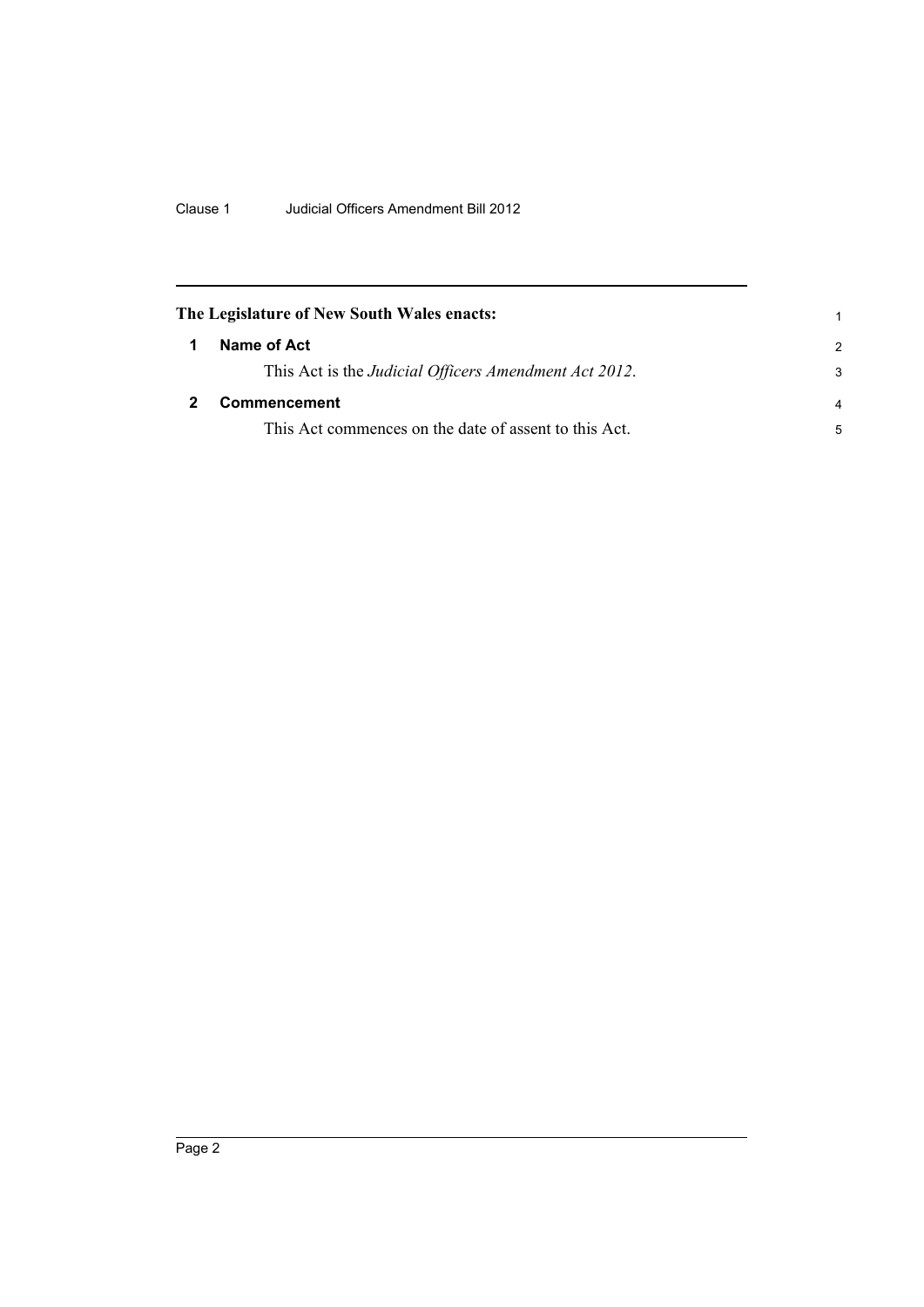Amendment of Judicial Officers Act 1986 No 100 Schedule 1

<span id="page-6-0"></span>

| <b>Schedule 1</b> |                                                       |                    | <b>Amendment of Judicial Officers Act 1986</b><br><b>No 100</b>                                                                                                                                                                                                                             |                            |
|-------------------|-------------------------------------------------------|--------------------|---------------------------------------------------------------------------------------------------------------------------------------------------------------------------------------------------------------------------------------------------------------------------------------------|----------------------------|
| [1]               |                                                       | <b>Section 37A</b> |                                                                                                                                                                                                                                                                                             | 3                          |
|                   | Insert after section 37:                              |                    |                                                                                                                                                                                                                                                                                             | 4                          |
|                   | 37A                                                   |                    | Information about complaints to be provided to Minister                                                                                                                                                                                                                                     | 5                          |
|                   |                                                       | (1)                | The Commission must, at the request of the Minister, provide the<br>Minister with information that discloses the following in relation<br>to a particular judicial officer:                                                                                                                 | 6<br>$\overline{7}$<br>8   |
|                   |                                                       |                    | whether a complaint has been made, when a complaint was<br>(a)<br>made and when the matter about which a complaint was<br>made is alleged to have occurred,                                                                                                                                 | 9<br>10<br>11              |
|                   |                                                       |                    | the subject-matter of the complaint,<br>(b)                                                                                                                                                                                                                                                 | 12                         |
|                   |                                                       |                    | (c)<br>the stage of the procedure for dealing with a complaint that<br>the complaint has reached,                                                                                                                                                                                           | 13<br>14                   |
|                   |                                                       |                    | for a complaint that has been disposed of, the manner in<br>(d)<br>which the complaint was disposed of.                                                                                                                                                                                     | 15<br>16                   |
|                   |                                                       | (2)                | However, the Commission is not required to provide information<br>about a complaint against a particular judicial officer if the<br>Commission considers it is not in the public interest to provide<br>the information, unless the complaint has been referred to the<br>Conduct Division. | 17<br>18<br>19<br>20<br>21 |
|                   |                                                       | (3)                | The Commission must notify the Minister when a complaint<br>about a judicial officer is referred to the Conduct Division and<br>when and the manner in which such a complaint is disposed of<br>(whether or not the Minister has requested information about the<br>complaint).             | 22<br>23<br>24<br>25<br>26 |
|                   |                                                       | (4)                | The Commission may, when providing the Minister with<br>information about a complaint against a judicial officer under this<br>section, also provide other information that the Commission<br>considers relevant.                                                                           | 27<br>28<br>29<br>30       |
| [2]               | <b>Schedule 6 Savings and transitional provisions</b> |                    |                                                                                                                                                                                                                                                                                             | 31                         |
|                   |                                                       |                    | Insert at the end of clause $1(1)$ :                                                                                                                                                                                                                                                        | 32                         |
|                   |                                                       |                    | Judicial Officers Amendment Act 2012                                                                                                                                                                                                                                                        | 33                         |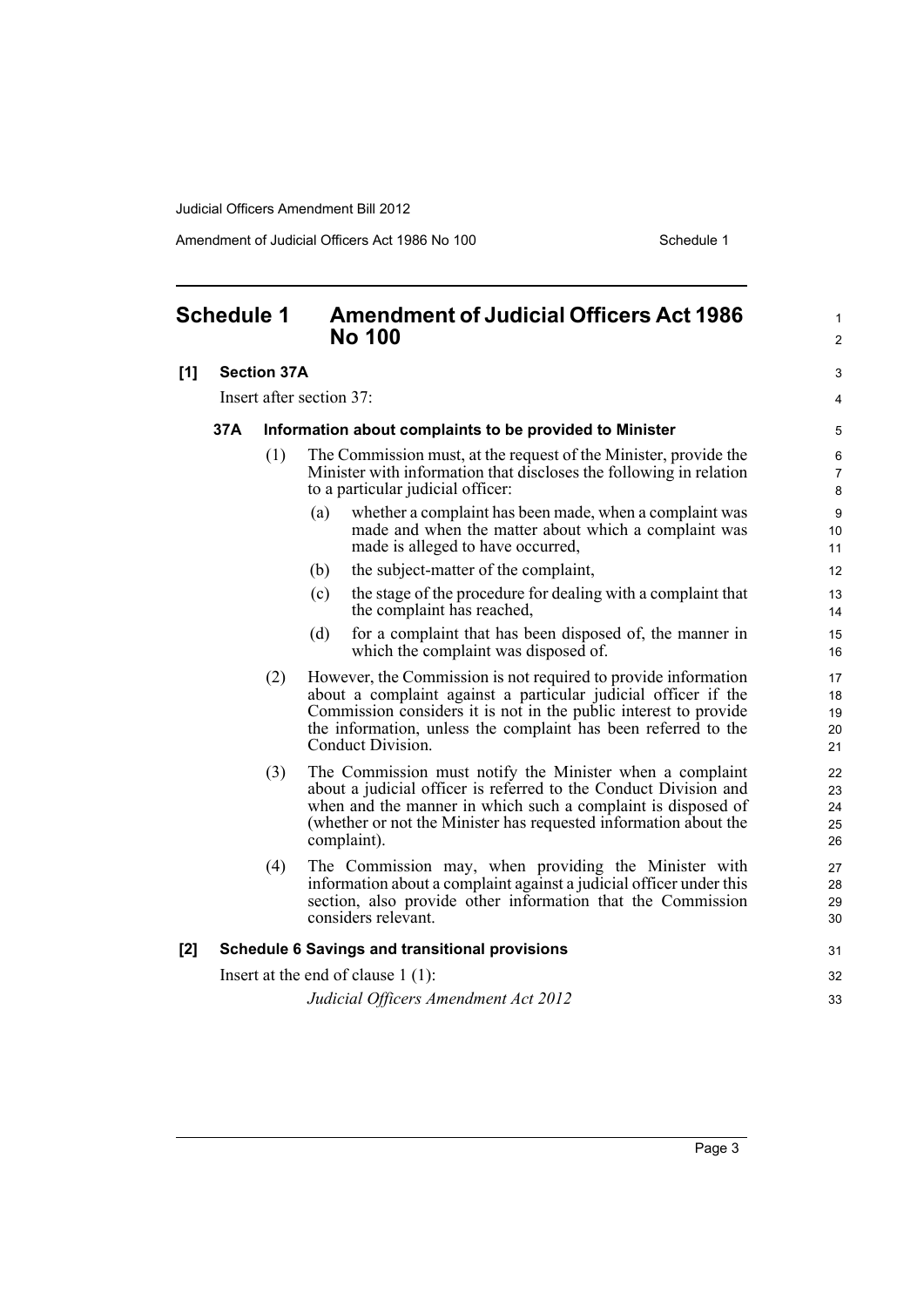Schedule 1 Amendment of Judicial Officers Act 1986 No 100

#### **[3] Schedule 6**

Insert after Part 6:

### **Part 7 Provision consequent on enactment of Judicial Officers Amendment Act 2012**

| 8 | Information about complaints to be provided to Minister |  |  |  |  |  |
|---|---------------------------------------------------------|--|--|--|--|--|
|---|---------------------------------------------------------|--|--|--|--|--|

(1) Section 37A, as inserted by the *Judicial Officers Amendment Act 2012*, extends to information relating to complaints made before the commencement of that Act.

1 2

3 4

(2) Section 37A (3), as inserted by that Act, extends to complaints that were referred to the Conduct Division before the commencement of that Act but that were not disposed of as at the commencement of that Act.